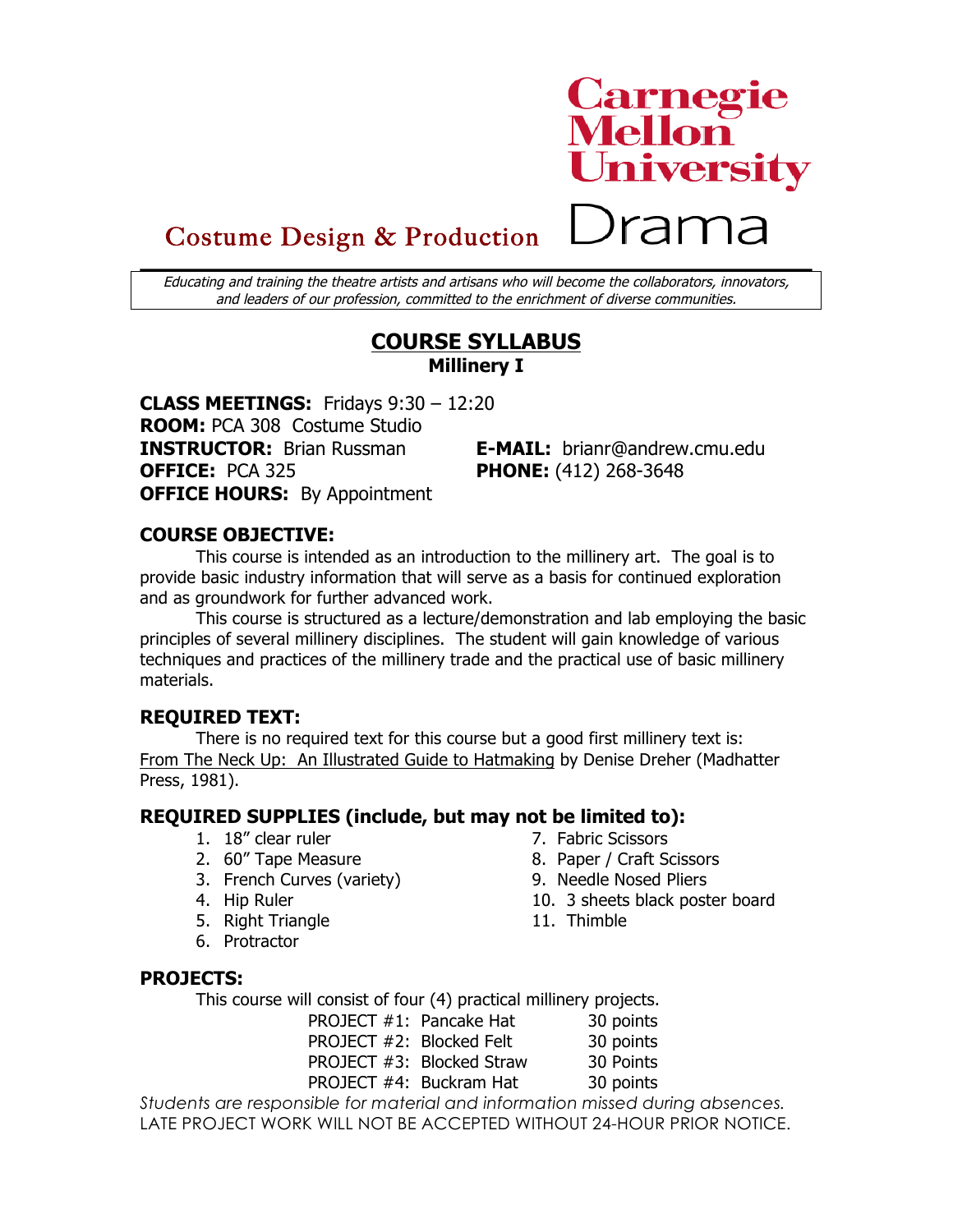#### **GRADING:**

Each project will be evaluated on a 30-point system for a semester total of 120 points. The 30 project points are comprised of:

| Mastery of Concepts:   | 10 Points |
|------------------------|-----------|
| Application of Skills: | 10 Points |
| Quality of Work:       | 10 Points |

Mastery of Concepts measures a student's comprehension of and ability to explain course content Application of Skills is representative of a student's ability to apply course concepts Quality of Work measures the student's work against professional standards

| <b>Score</b> | <b>Mastery of Concepts</b>                                                                         | <b>Application of Skills</b>                                                                                 | <b>Quality of Work</b>                                                                             |
|--------------|----------------------------------------------------------------------------------------------------|--------------------------------------------------------------------------------------------------------------|----------------------------------------------------------------------------------------------------|
| 10           | Exceeds class presentation<br>and materials. Explains and<br>contextualizes concepts for<br>peers. | Consistently properly selects<br>and applies skills and<br>debugs skills for others.                         | Workmanship is at a level<br>on par with the work<br>produced by professionals<br>in this industry |
| q            | Easily synthesizes and<br>explains concepts in<br>relation to topics and<br>applications.          | Consistently applies proper<br>skills without mistakes and<br>recognizes errors in work<br>when encountered. | Workmanship is<br>consistently of a high<br>enough standard to be<br>considered professional.      |
| 8            | Correctly explains course<br>concepts with minimal<br>mistakes.                                    | Usually applies proper skills<br>with minimal errors in work.<br>Skills need finesse.                        | Workmanship overall can<br>be considered neat and<br>presentable.                                  |
|              | Usually explains course<br>concepts with occasional<br>errors.                                     | Usually selects and applies<br>the proper skills and makes<br>only occasional mistakes.<br>Skills need work. | Shows potential for<br>professional level<br>workmanship through<br>specific examples.             |

#### **Evaluation Matrix**

Although not listed, scores of less than 7 may be assigned when appropriate in the view of the instructor. Reasons for these scores may be based on (but are not limited to) poor attitude, tardiness, absence, disregard to safety and shop procedures, undisciplined or unprofessional behavior, game play or sabotage of work, or frequent required reinforcement of concepts or procedures.

Due to the laboratory nature of this course attendance is mandatory. Two unexcused class absences will reduce the course grade by one (1) letter grade. Being tardy (late by more than 10 minutes) will also not be accepted. Three tardy arrivals will constitute one class absence.

A verbal evaluation of the semester may be done at semester reviews. **Any student feeling they are not receiving adequate feedback and wanting a private evaluation may make an appointment to receive one at any time during the semester.**

| POINTS:      | <b>LETTER GRADE:</b> |
|--------------|----------------------|
| $108 - 120$  |                      |
| $96 - 107$   | R                    |
| $84 - 95$    | C                    |
| $72 - 83$    | Ð                    |
| 71 and Below | R                    |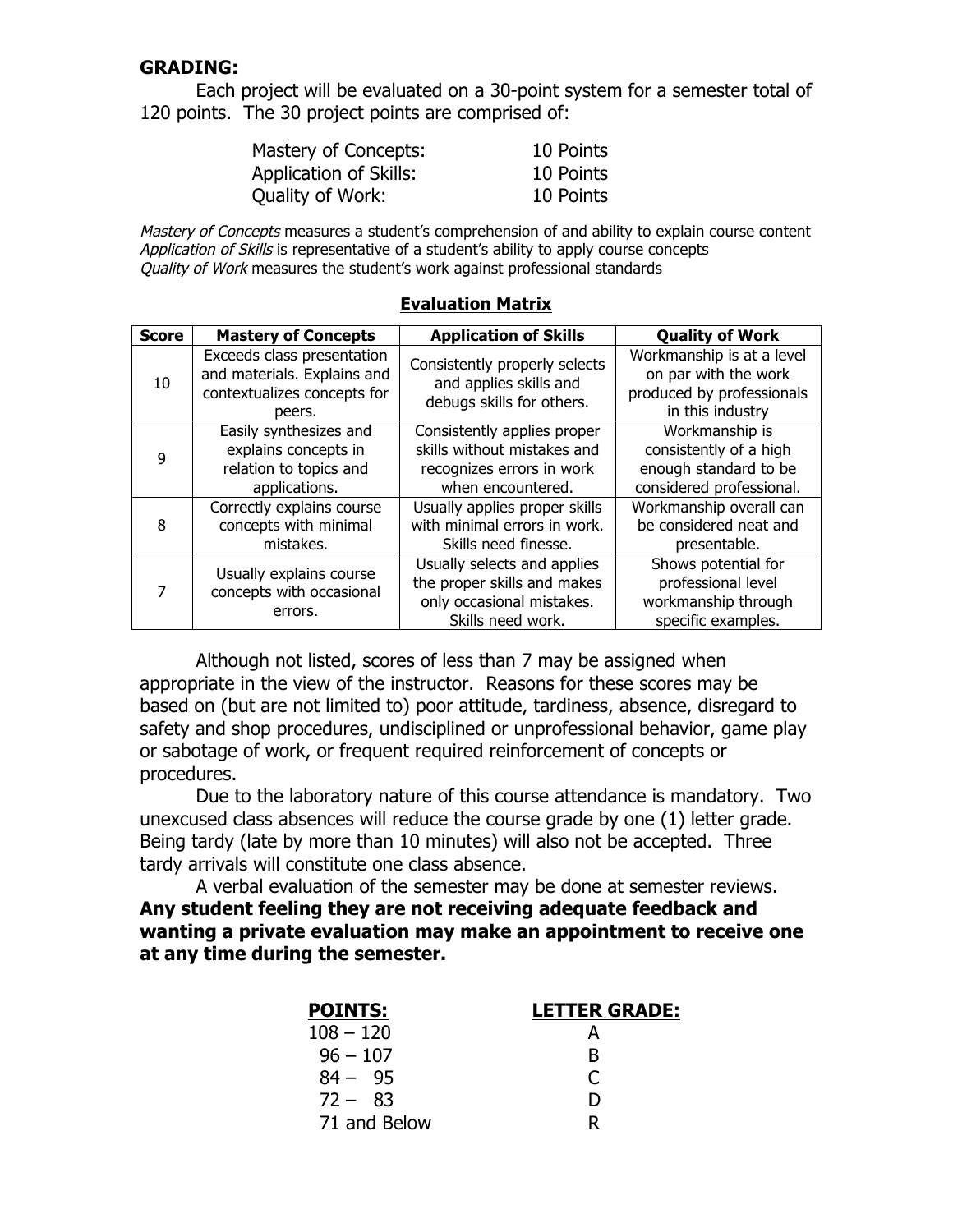- A Exceptional work that consistently exceeds the standard expected. Student shows diligence, mastery of techniques, puts forth excellent effort and has a strong growth trajectory.
- B Good work that meets the standard expected of students. Work shows the application of techniques with good effort and growth.
- C Satisfactory work that minimally meets the standard expected but does little to go beyond what is required. The work shows average application of techniques, minimal effort, and little growth.
- D Passing. Work markedly below the standard. Student shows minimum effort or below, lack of focus and inability to apply techniques. There is no growth.
- R Failing Grade Student shows sub-par mastery of technique, presents a negative attitude and required course work is missing.

#### **Grades in the School of Drama measure a student's progress toward mastery in their field. Expectations of progress are defined within each option and for each level of the curriculum. In addition, the School of Drama expects its students to maintain a "B" average in their major area.**

Take care of yourself. Do your best to maintain a healthy lifestyle this semester by eating well, exercising, avoiding drugs and alcohol, getting enough sleep and taking some time to relax. This will help you achieve your goals and cope with stress.

All of us benefit from support during times of struggle. You are not alone. There are many helpful resources available on campus and an important part of the college experience is learning how to ask for help. Asking for support sooner rather than later is often helpful.

If you or anyone you know experiences any academic stress, difficult life events, or feelings like anxiety or depression, we strongly encourage you to seek support. Consider reaching out to a friend, faculty or family member you trust for help getting connected to the support that can help.

If you or someone you know is feeling suicidal or in danger of self-harm, call someone immediately, day or night:

**CaPS: 412-268-2922** http://www.cmu.edu/counseling/ **Re:solve Crisis Network: 888-796-8226**

#### **If the situation is life threatening, call the police: ON CAMPUS, CMU POLICE: 412-268-2323 / OFF CAMPUS POLICE: 911**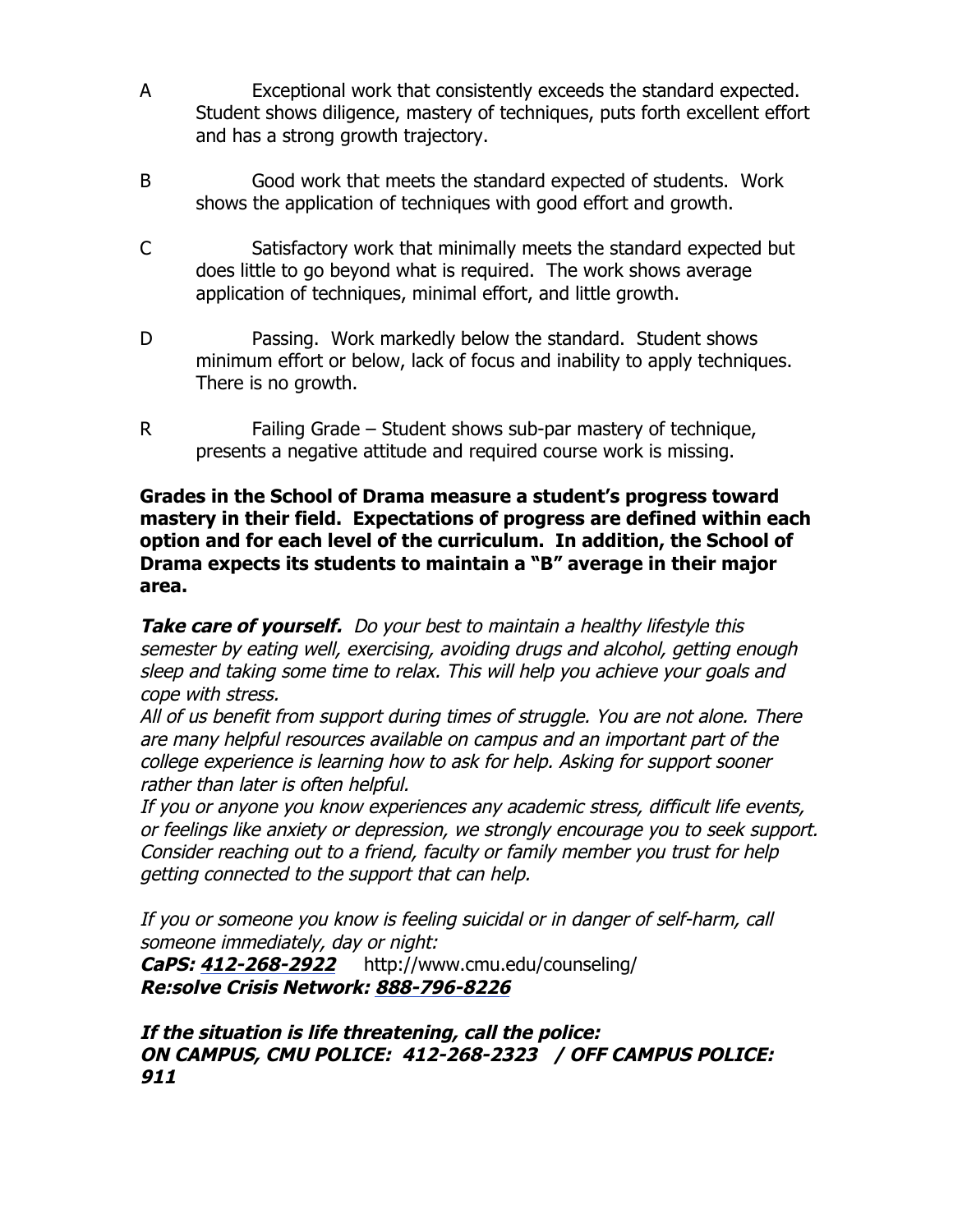# **CLASS MEETINGS:**

## **September 1, 2017:**

Introduction | Millinery Supplies and Terminology | Measuring the Head | Creating the Master Head Size Oval ASSIGN PROJECT #1: The Pancake Hat

#### **September 8, 2017:**

Fit Head Size Ovals | Patterning the Pancake Hat | Cutting the Brim | Wiring the Brim | Mulling the Wire | Choosing Appropriate Fabric

#### **September 15, 2017:**

Covering and Binding the Brim | Cutting and Lining the Bag WORK DAY

#### **September 22, 2017:**

Joining the Bag to the Brim | Head Size Collar | Head Size Ribbon | CB Markings | Finishing WORK DAY

#### **September 29, 2017:**

Hat Blocks | Pulling a Shape | Wiring the Pulled Hat ASSIGN PROJECTS #2 and #3: Blocked Felt and Blocked Straw

#### **October 6, 2017:**

Sizing and Finishing the Pulled Hat PROJECT #1: DUE at beginning of class BLOCKED HAT WORK DAY

#### **October 13, 2017:**

Patterning the Buckram Hat | Molding Buckram | Hat "Mock-Ups" | Fitting the Pattern ASSIGN PROJECT #4: "The Buckram Hat"

## **October 20, 2017:**

NO CLASSES---Mid-Semester Break

## **October 27, 2017:**

Wiring the Buckram Shape | Mulling the Buckram Shape | Covering the Buckram Frame

PROJECT #2 and #3: DUE at beginning of class

## **November 3, 2017:**

PROJECT #4: Mock-Up Due at beginning of class Finishing the Buckram Shape

#### **November 10, 2017:**

NO CLASSES---50<sup>th</sup> Anniversary Celebration

#### **November 17, 2017:**

BUCKRAM WORK DAY

#### **November 24, 2017:**

NO CLASSES---Thanksgiving Break